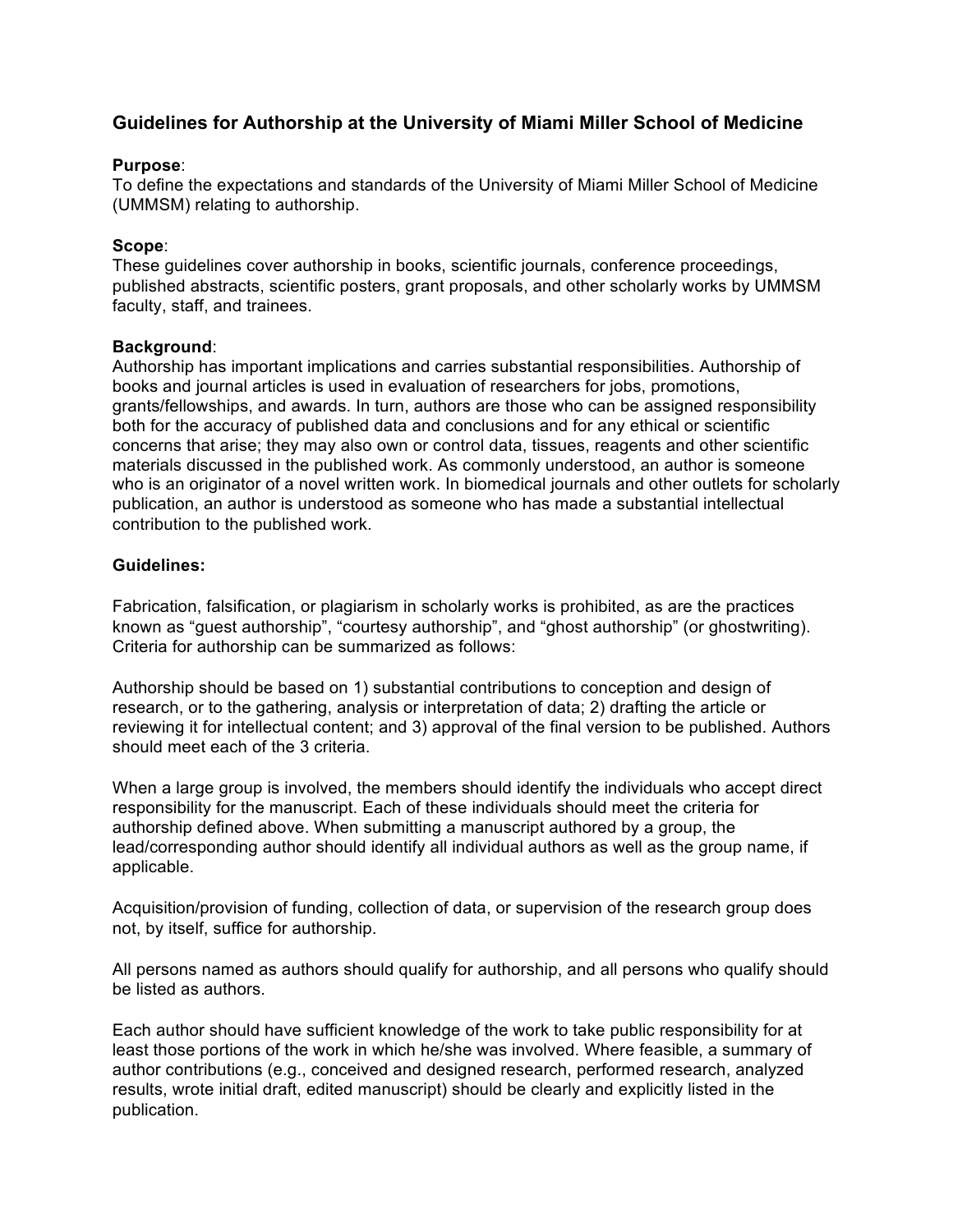Those who contribute to the research in a published work but who do not meet the criteria for authorship should be listed in the Acknowledgments. Examples include persons who provided purely technical help, (such as performing experiments under direction), writing assistance, or financial support. If assistance is provided with study design, data collection or analysis, or preparation of the manuscript, the authors should disclose the identities of the individuals who provided such assistance and the entity providing financial support for this assistance (if any) in the Acknowledgements. Individuals, such as students, fellows, and research assistants, who provide substantial technical support for the research should be given the opportunity to contribute intellectually as well, so as to qualify for authorship.

Persons and groups who have made substantial contributions to the work but whose contributions do not rise to the level of authorship may be listed under descriptions such as "participating investigators," and their functions or contributions should be described—for example, "provided advice on study design", "critically reviewed the initial proposal", "provided technical assistance", or "enrolled study participants." Persons listed in the Acknowledgements should be asked for permission to be listed, since acknowledgement of contributions to an article may imply agreement with or endorsement of the article's findings or conclusions. If these persons have left the institution and are not reachable by the other authors, they may be acknowledged upon agreement by the senior author(s).

## Authorship decisions

Decisions about inclusion/exclusion of authors, and their listed order in the published work, should be made jointly by the authors. A person may refuse to be listed as an author despite having made substantial intellectual contributions; this however may not be done deliberately to subvert the prohibition on "ghost authorship" described below. Discussions about authorship and author order should occur as early in the research process as feasible, to reduce the probability of later disputes. The "lead" (senior or corresponding) author(s) should lead authorship discussions. Each research group leader should ensure that each member of the research team understands the group's authorship policies and practices. This information should ideally be conveyed at the time that a person joins the research group.

When disputes about author inclusion or author order arise, they should be handled by consensus among the group of authors, or, if necessary, by disinterested individuals chosen as mediators by the group; e.g., the consult service offered by the University of Miami Bioethics Institute. If the mediators selected by the author group cannot provide a resolution acceptable to the group, the dispute should be brought to research leadership for review and advice. Final decisions about authorship, where disagreement still exists, are made by the senior author(s).

## "Ghost Authorship"

The practice of "ghost authorship" or "ghostwriting", in which a person who has made substantial intellectual contributions to the writing of a submitted article is not listed as an author, is prohibited. Persons who make substantial intellectual contributions to the writing of a manuscript should be allowed to approve the final version and thus to qualify for authorship.

#### "Guest Authorship"

The practice of "guest authorship" or "courtesy authorship", in which a person is listed as an author despite failing to meet the requirements for authorship, is prohibited.